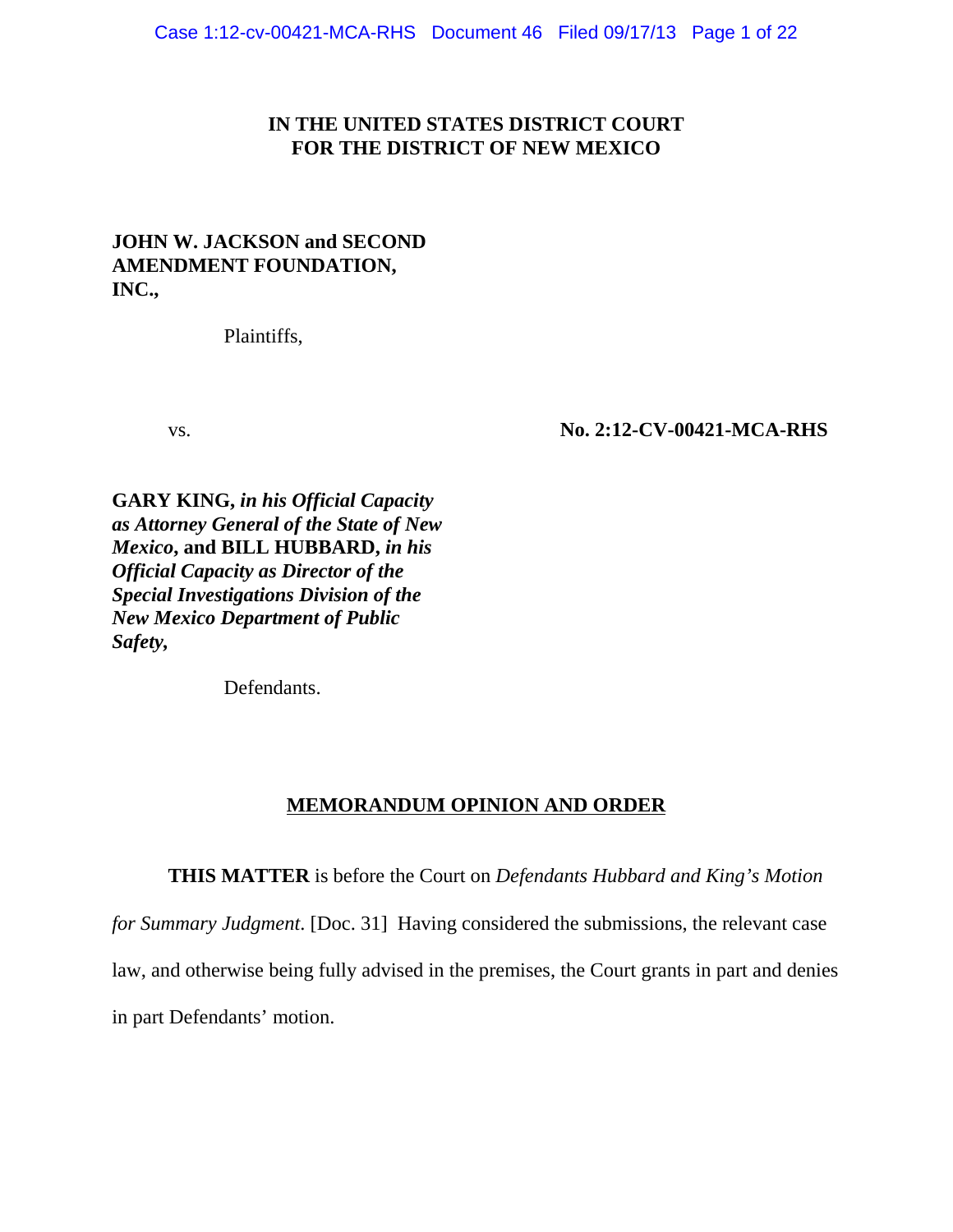## **I. BACKGROUND**

Plaintiff John W. Jackson is a permanent resident alien of the United States who is qualified to obtain a concealed handgun license under the New Mexico Concealed Handgun Carry Act, NMSA 1978, § 29-19-1, *et seq.*, but for his lack of United States citizenship. [Doc. 31 UMF #1; Doc. 35 UMF #14] Likewise, "[i]f a resident alien member, non-resident alien member or illegal alien member of the [Plaintiff] Second Amendment Foundation, Inc. [SAF] who being otherwise qualified applied for a permit, it would be denied on the basis of his or her citizenship." [Doc. 31 UMF #2]

Defendant Bill Hubbard is the Director of the Special Investigations Division of the New Mexico Department of Public Safety. In his official capacity, Defendant Hubbard is responsible for enforcing New Mexico's Concealed Handgun Carry Act. [Doc. 31 UMF #3] Specifically, Defendant Hubbard is the authority charged with processing concealed handgun license applications and issuing concealed handgun licenses to residents of New Mexico who are United States Citizens. [Doc. 31 UMF #4] In this capacity, and pursuant to the requirements in NMSA 1978, § 29-19-5, he runs background checks on all applicants for a concealed handgun license. [Doc. 31 UMF #8] Defendant Hubbard's background check of applicants is run through two national databases: the National Instant Crime Background System (NICS) and the National Crime Information Computer (NCIC). The parties dispute the extent to which these databases include information regarding foreign convictions that would disqualify an applicant from obtaining a concealed handgun license under New Mexico law. See § 29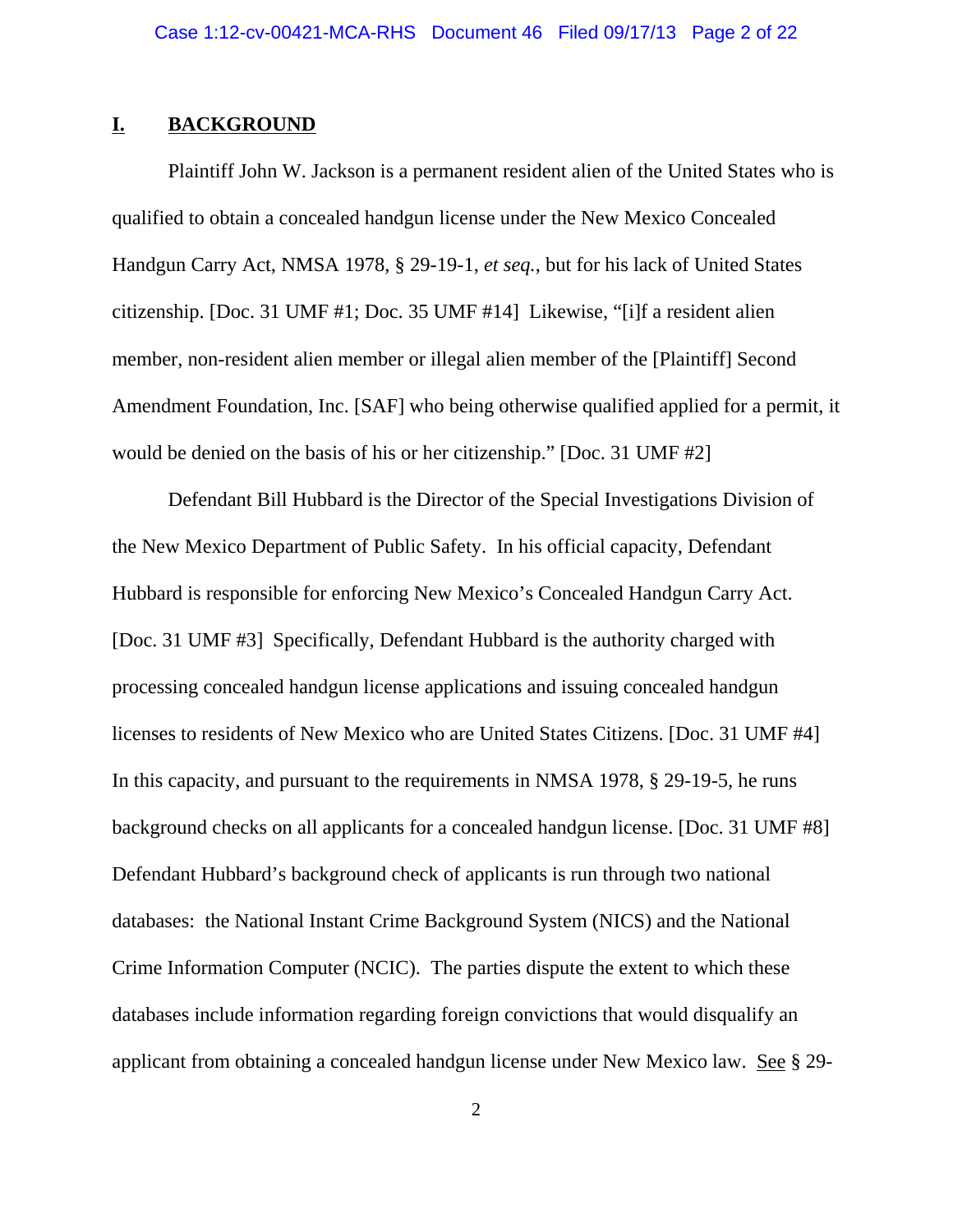$19-4(B)$ .

On April 21, 2012, Plaintiffs John W. Jackson and the Second Amendment Foundation, Inc. (SAF), filed their *Complaint* [Doc. 1] "pursuant to 42 U.S.C. § 1983 for deprivation of civil rights under color of law, [seeking] equitable, declaratory, and injunctive relief challenging the State of New Mexico's prohibition on otherwise qualified non-U.S. citizens who legally reside in New Mexico from obtaining a concealed handgun license, pursuant to section NMSA 1978, § 29-19-4(A)(1) of the New Mexico Concealed Handgun Carry Act." [Doc. 1 at 1] Plaintiffs allege that the citizenship requirement in Section 29-19-4(A)(1) violates the right to keep and bear firearms in the Second Amendment to the United States Constitution, the Equal Protection Clause of the United States Constitution, and is preempted by federal immigration law. [Doc. 1 at 6-7]

On January 8, 2013, Defendants Hubbard and King filed the present motion for summary judgment. [See Doc. 31] Defendants contend that they are entitled to summary judgment on Plaintiffs' Second Amendment claim because the Second Amendment does not protect the concealed carrying of handguns. [Doc. 31 at 12-13] With respect to Plaintiffs' Equal Protection claim, Defendants contend that even though New Mexico's Concealed Handgun Carry Act distinguishes between individuals on the basis of citizenship, strict scrutiny is inapplicable because the Act does not deny aliens an economic benefit or other fundamental right. [Doc. 31 at 7] Even if strict scrutiny is applicable, Defendants contend that they are entitled to summary judgment because the government has a compelling governmental interest in public safety and the Act is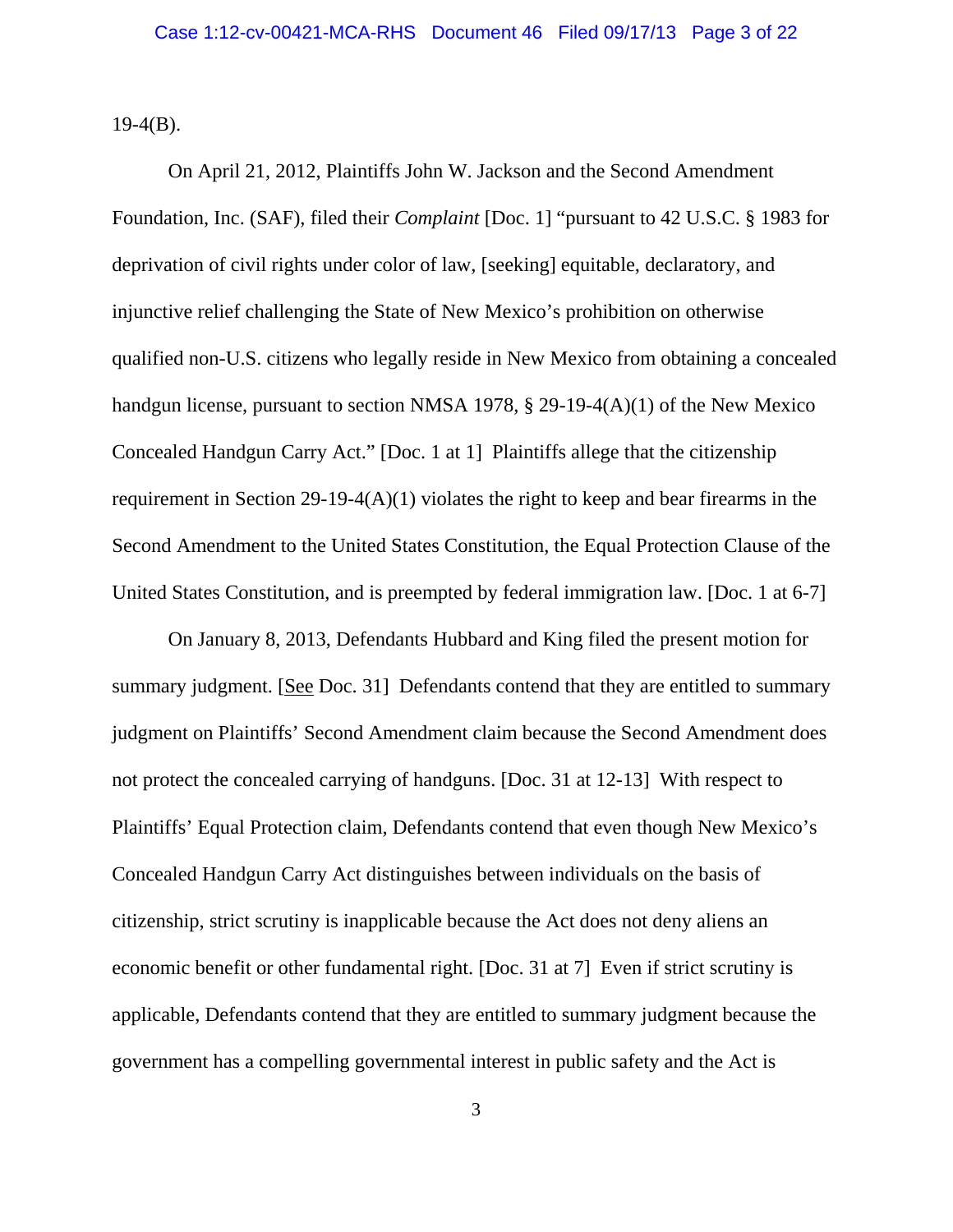#### Case 1:12-cv-00421-MCA-RHS Document 46 Filed 09/17/13 Page 4 of 22

narrowly tailored to serve this interest. [Doc. 31 at 9-12] Lastly, Defendants contend that Plaintiffs' preemption claim must fail because New Mexico's Concealed Handgun Carry Act does not does not intrude upon federal immigration policy. [Doc. 31 at 13-15]

On March 30, 2013, the Court granted *Defendant Gary King's Motion to Dismiss for Failure to State a Claim Upon Which Relief Can Be Granted and For Lack of Standing*. [See Docs. 28 and 41] The Court held that Defendant Gary King, Attorney General of the State of New Mexico, was not a proper party litigant because he has "discretion to refuse to defend this action on behalf of the state." [Doc. 41 at 5] Accordingly, Defendant King is no longer a party to the present action.

On March 30, 2013, the Court also granted *Plaintiffs' Motion for Preliminary Injunction*. [See Docs. 18 and 42] The Court rejected Plaintiffs' Second Amendment claim on the basis of Peterson v. Martinez, 707 F.3d 1197 (10th Cir. 2013), which held that "the Second Amendment does not confer a right to carry concealed weapons." Id. at 1211. However, the Court held that Plaintiffs had demonstrated a substantial likelihood of success on the merits of their Equal Protection claim because alienage is a suspect classification and the citizenship requirement in Section 29-19-4 was not narrowly tailored to further a compelling governmental interest. The Court recognized that protecting the public from the dangers inherent in concealed weapons is a compelling governmental interest. However, the Court determined that Defendant Hubbard failed to demonstrate a close fit between the citizenship requirement and the state's compelling interest because "[t]here is no argument made, much less any evidence proffered, that a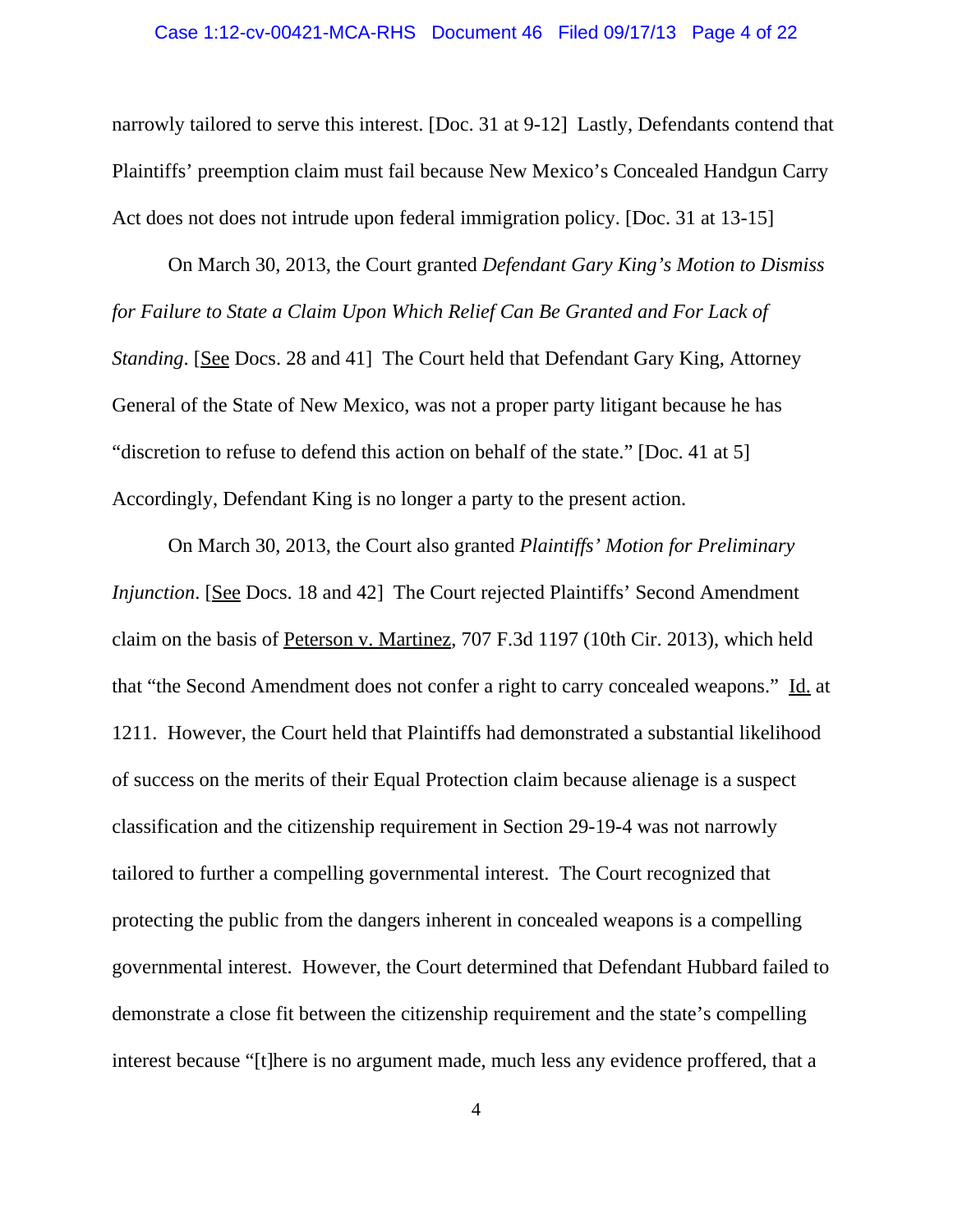#### Case 1:12-cv-00421-MCA-RHS Document 46 Filed 09/17/13 Page 5 of 22

permanent resident alien, such as Mr. Jackson, who resides in this country legally, poses a greater danger by virtue of his or her status alone, when carrying a concealed loaded firearm, than do United States citizens." [Doc. 42 at 18] Because Plaintiffs would suffer irreparable harm as a consequence of the deprivation of their constitutional rights, and because the public interest and balance of the harms supported the issuance of preliminary injunctive relief, this Court preliminarily enjoined Defendant Hubbard from enforcing the citizenship provision in Section 29-19-14(A)(1) of the Concealed Handgun Carry Act pending resolution of this action. [Id. at 24]

## **II. STANDARD**

Summary judgment under Fed.R.Civ.P. 56 shall be granted "if the movant shows that there is no genuine dispute as to any material fact and the movant is entitled to judgment as a matter of law. " Fed.R.Civ.P. 56(a). When a motion for summary judgment is made and supported as provided in this rule, the adverse party must cite "particular parts of materials in the record, including depositions, documents, electronically stored information, affidavits or declarations, stipulations (including those made for purposes of the motion only), admissions, interrogatory answers, or other materials" or show "that the materials cited do not establish the absence or presence of a genuine dispute, or that an adverse party cannot produce admissible evidence to support the fact." Fed.R.Civ.P.  $56(c)(1)$ . Judgment is appropriate "as a matter of law" if the nonmoving party has failed to make an adequate showing on an essential element of its case, as to which it has the burden of proof at trial. See Celotex Corp. v. Catrett, 477 U.S.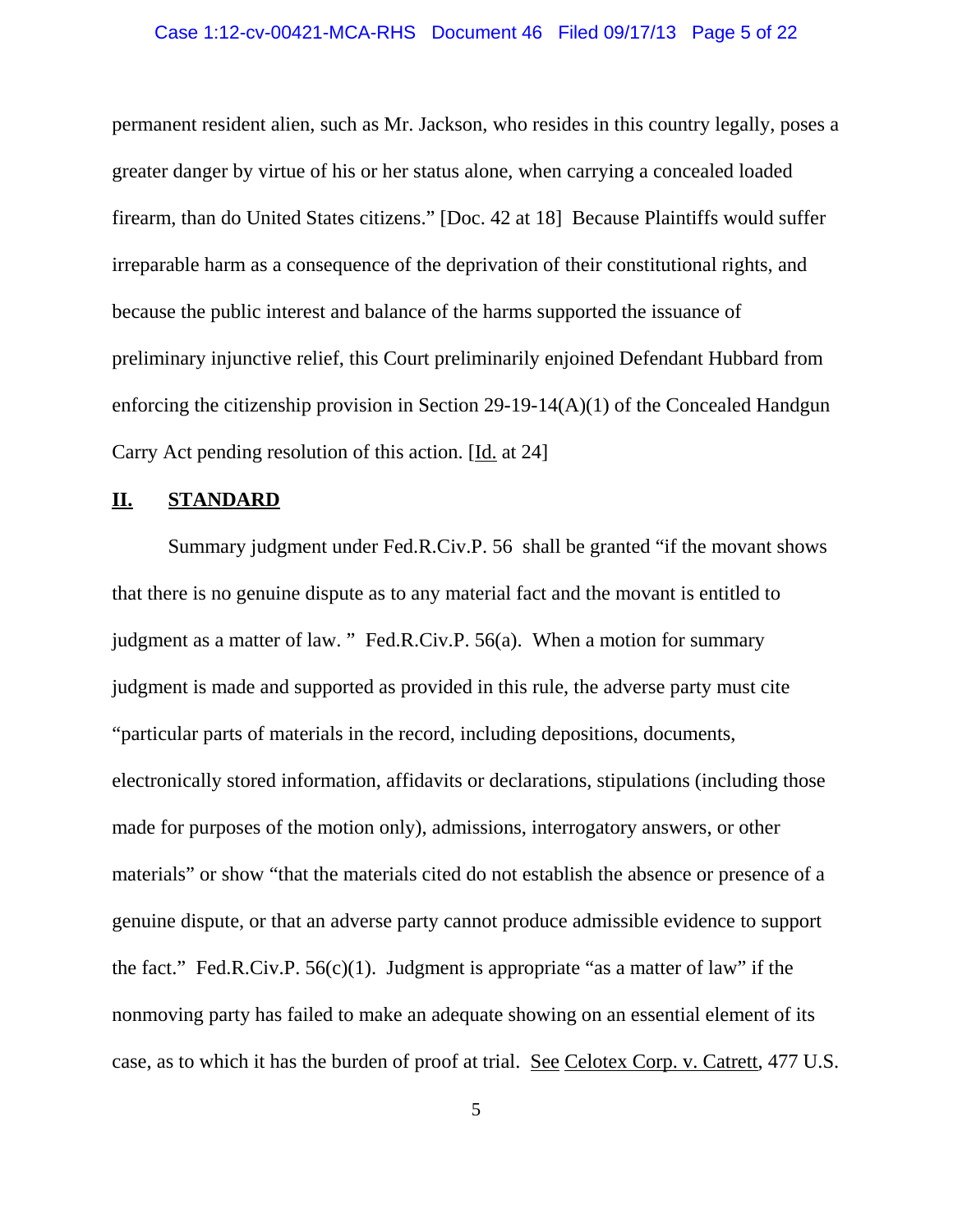317, 322-23 (1986); Lopez v. LeMaster, 172 F.3d 756, 759 (10th Cir. 1999).

In order to warrant consideration by the Court, the factual materials accompanying a motion for summary judgment must be admissible or usable at trial (although they do not necessarily need to be presented in a form admissible at trial). See Celotex, 477 U.S. at 324. It is not the court's role, however, to weigh the evidence, assess the credibility of witnesses, or make factual findings in ruling on a motion for summary judgment. Rather, the Court assumes the evidence of the non-moving party to be true, resolves all doubts against the moving party, construes all evidence in the light most favorable to the nonmoving party, and draws all reasonable inferences in the non-moving party's favor. See Hunt v. Cromartie, 526 U.S. 541, 551-52 (1999).

## **III. DISCUSSION**

#### A. New Mexico Statute

Plaintiffs may openly carry a loaded firearm in accordance with Article II, Section 6 of the New Mexico Constitution. See N.M. Const. art. II, § 6 ("No law shall abridge the right of the citizen to keep and bear arms for security and defense, for lawful hunting and recreational use and for other lawful purposes, but nothing herein shall be held to permit the carrying of concealed weapons. No municipality or county shall regulate, in any way, an incident of the right to keep and bear arms."). However, the State of New Mexico's Concealed Handgun Carry Act does not permit non-United States citizens to carry a loaded concealed firearm. Specifically, Section 29-19-4 provides, in relevant part, as follows:

6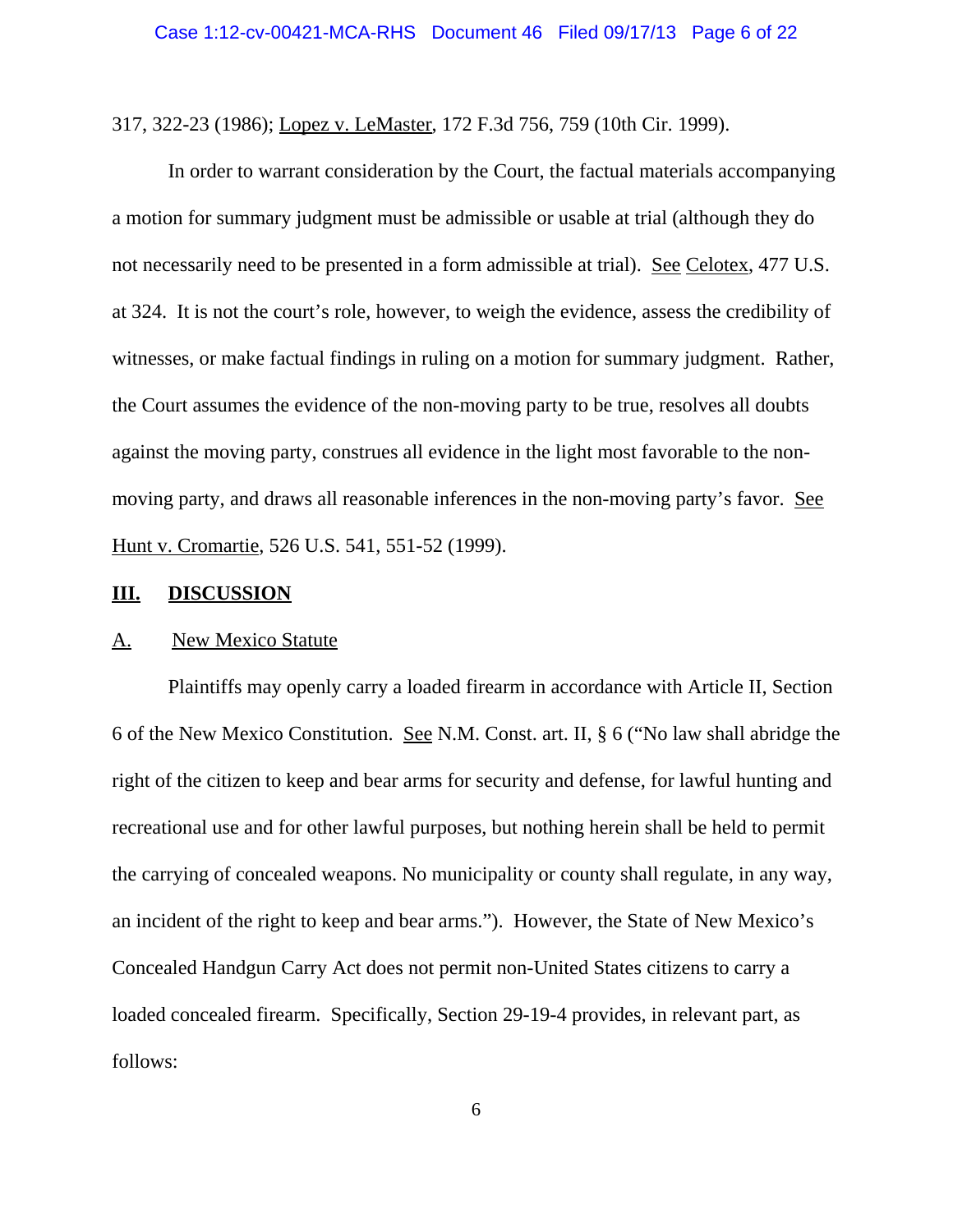A. The department shall issue a concealed handgun license to an applicant who:

(1) is a citizen of the United States;

(2) is a resident of New Mexico or is a member of the armed forces whose permanent duty station is located in New Mexico or is a dependent of such a member;

(3) is twenty-one years of age or older;

(4) is not a fugitive from justice;

(5) has not been convicted of a felony in New Mexico or in any other state or pursuant to the laws of the United States or any other jurisdiction;

(6) is not currently under indictment for a felony criminal offense in New Mexico or any other state or pursuant to the laws of the United States or any other jurisdiction;

(7) is not otherwise prohibited by federal law or the law of any other jurisdiction from purchasing or possessing firearms;

(8) has not been adjudicated mentally incompetent or committed to a mental institution;

(9) is not addicted to alcohol or controlled substances; and

(10) has satisfactorily completed a firearms training course approved by the department for the category and the largest caliber of handgun that the applicant wants to be licensed to carry as a concealed handgun.

Although non-citizens cannot obtain a concealed handgun license, they may nonetheless

carry a concealed loaded firearm in the following limited circumstances:

(1) in the persons's residence or on real property belonging to him as owner, lessee, or licensee;

(2) in a private automobile or other private means of conveyance, for lawful protection of the person's or another's person or property.

NMSA 1978, § 30-7-2. In any other circumstance, carrying a loaded concealed firearm

without a "valid concealed handgun license issued . . . by the department of public safety

pursuant to the provisions of the Concealed Handgun Carry Act" is a petty misdemeanor.

Id.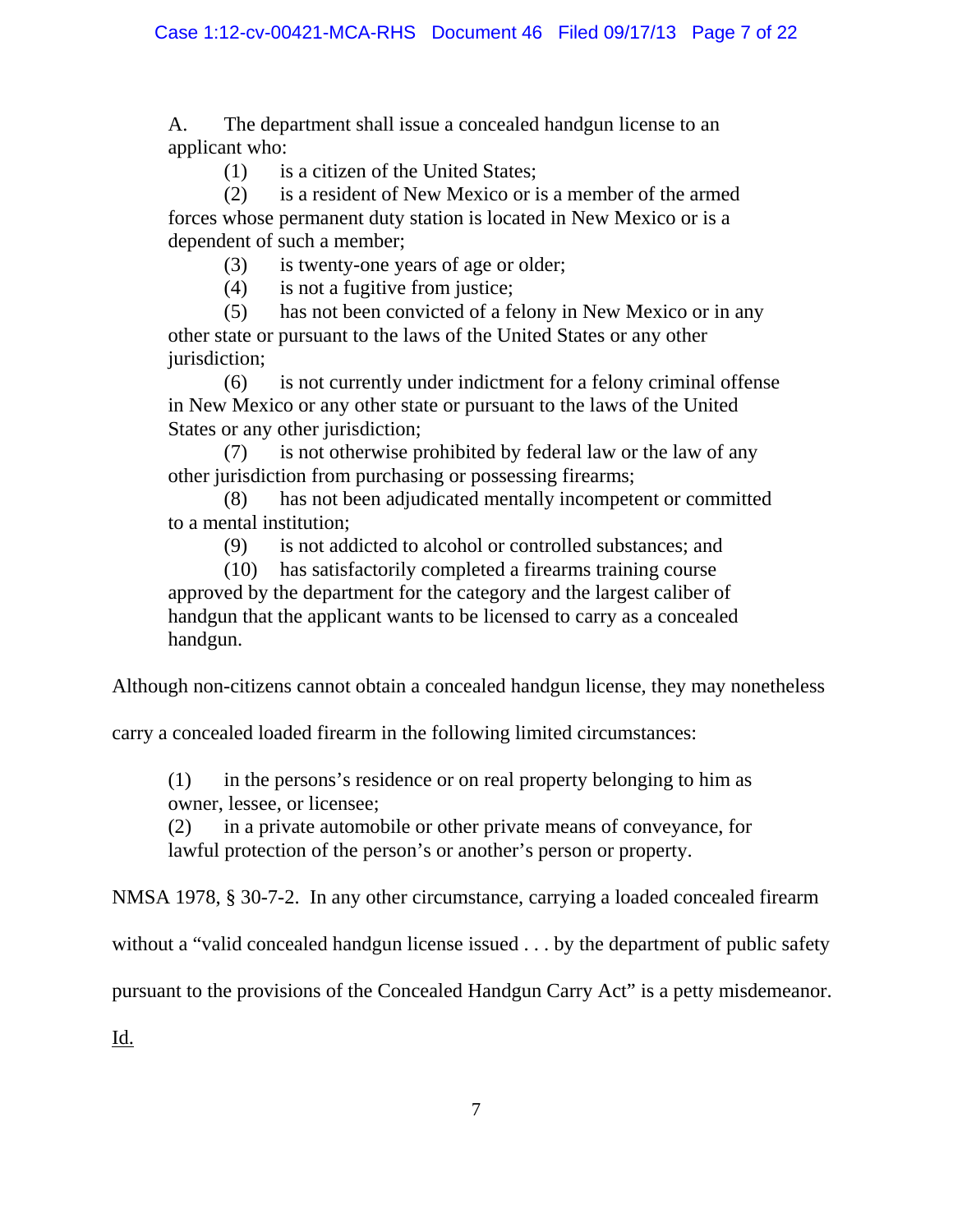Prior to the issuance of a concealed handgun license, the Department of Public

Safety (Department) "shall conduct an appropriate check of available records and shall forward the applicant's fingerprints to the federal bureau of investigation for a national criminal background check." NMSA § 1978, § 29-19-5(D). Section 29-19-4(b) provides that the Department "shall deny a concealed handgun license to an applicant who has":

(1) received a conditional discharge, a diversion or a deferment or has been convicted of a misdemeanor offense involving a crime of violence; (2) been convicted of a misdemeanor offense involving driving while under the influence of intoxicating liquor or drugs within five years immediately preceding the application for a concealed handgun license; (3) been convicted of a misdemeanor offense involving the possession or abuse of a controlled substance; or

(4) been convicted of a misdemeanor offense involving assault, battery or battery against a household member.

 $§$  29-19-4(B).

## *B. Second Amendment*

The Second Amendment provides as follows: "A well regulated Militia, being necessary to the security of a free State, the right of the people to keep and bear Arms, shall not be infringed." This provision is "fully applicable to the States." McDonald v. City of Chicago, 130 S. Ct. 3020, 3026 (2010) (citations omitted).

In District of Columbia v. Heller, 554 U.S. 570, 592 (2008), the United States Supreme Court held that the Second Amendment guarantees "the individual right to possess and carry weapons in case of confrontation." However, the Court cautioned that "the right [is] not a right to keep and carry any weapon whatsoever, in any manner whatsoever and for whatever purpose." Id. at  $626$ . "For example, the majority of  $19<sup>th</sup>$ -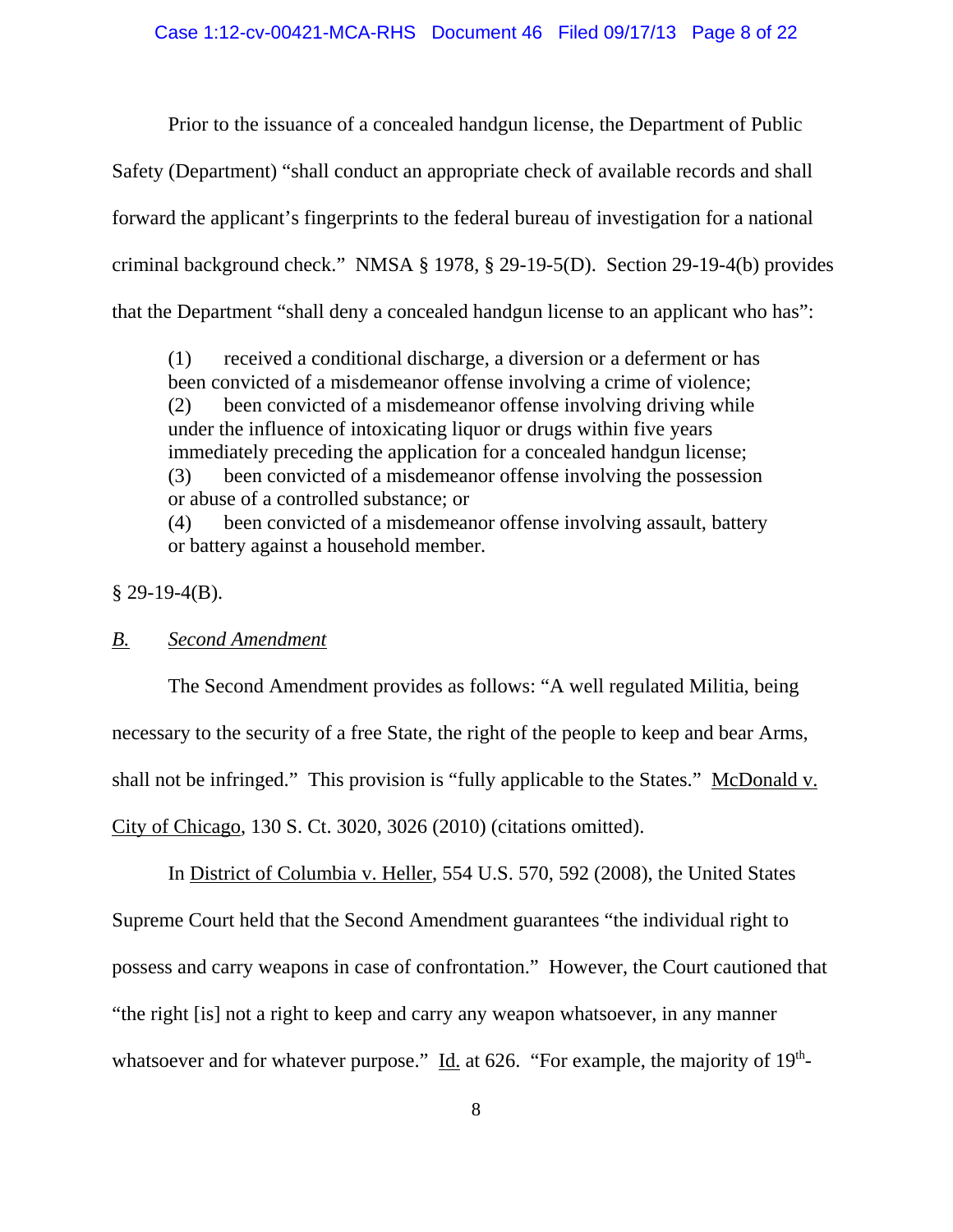#### Case 1:12-cv-00421-MCA-RHS Document 46 Filed 09/17/13 Page 9 of 22

century courts to consider the question held that prohibitions on carrying concealed weapons were lawful under the Second Amendment or state analogues." Id. Although the Court did "not undertake an exhaustive historical analysis . . . of the full scope of the Second Amendment," the Court stated that nothing in its opinion "should be taken to cast doubt on longstanding prohibitions on the possession of firearms by felons and the mentally ill, or laws forbidding the carrying of firearms in sensitive places such as schools and government buildings, or law imposing conditions and qualifications on the commercial sale of arms." Id. at 626-27.

After examining the history and text of the Second Amendment, the Heller Court held that the District of Columbia's total ban on handgun possession in the home was unconstitutional. The Court reasoned that:

the inherent right of self-defense has been central to the Second Amendment right. The handgun ban amounts to a prohibition on an entire class of "arms" that is overwhelmingly chosen by American society for that lawful purpose. The prohibition extends, moreover, to the home, where the need for defense of self, family, and property is most acute. Under any of the standards of scrutiny that we have applied to enumerated constitutional rights, banning from the home "the most preferred firearm in the nation to 'keep' and use for protection of one's home and family,' . . . would fail constitutional muster.

Id. at 628-29 (citation omitted)

Following Heller, our Tenth Circuit Court of Appeals adopted "a two-pronged approach to Second Amendment challenges." United States v. Reese, 627 F.3d 792, 800 (10th Cir. 2010) (internal quotation marks and citation omitted); see also Peterson v. Martinez, 707 F.3d 1197, 1208 (10th Cir. 2013).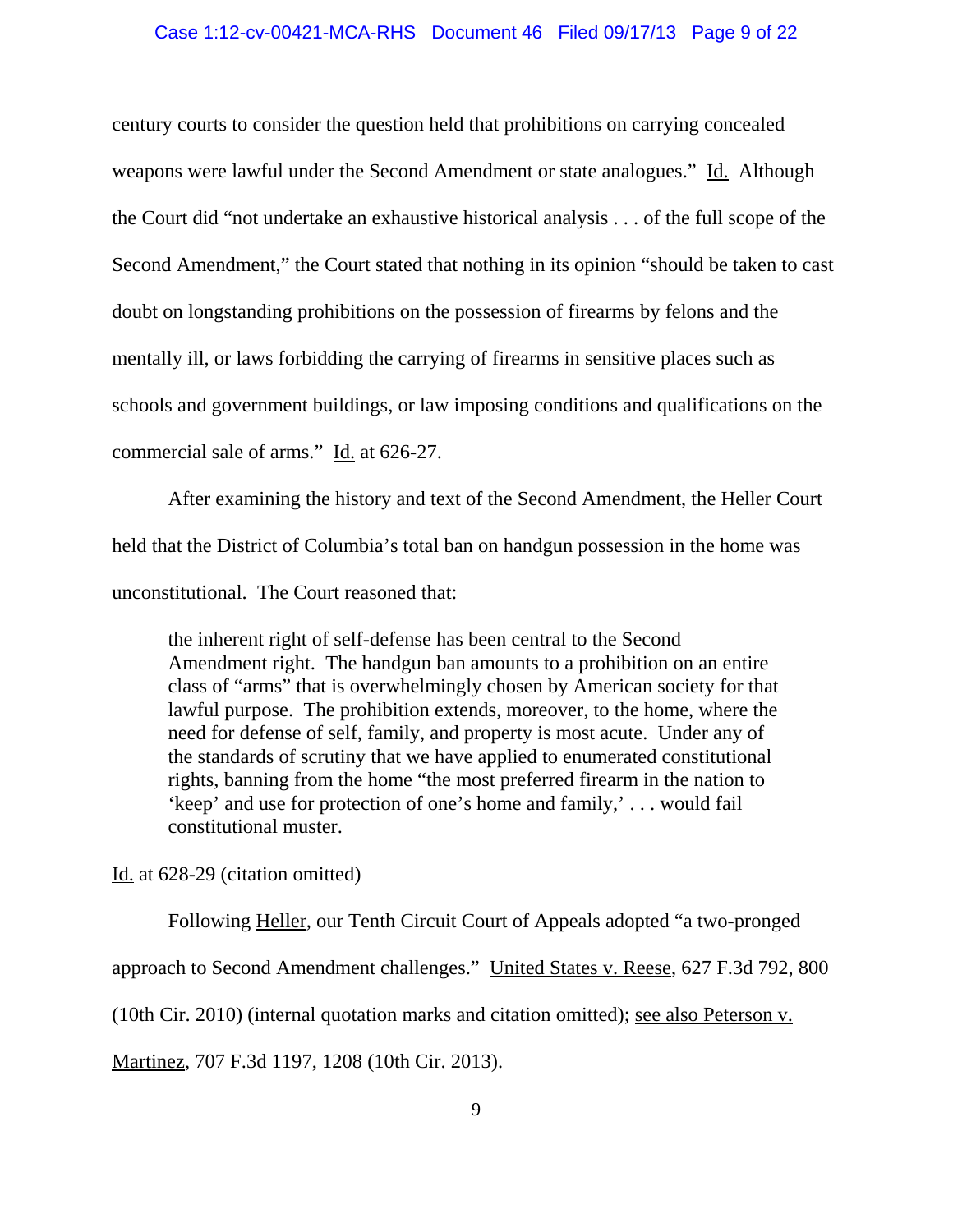Under this approach, a reviewing court first ask[s] whether the challenged law imposes a burden on conduct falling within the scope of the Second Amendment's guarantee. If it does not, [the court's] inquiry is complete. If it does, [the court] must evaluate the law under some form of means-end scrutiny. If the law passes muster under that standard, it is constitutional. If it fails, it is invalid.

Reese, 627 F.3d at 800-01 (alterations in original) (internal quotation marks and citations omitted).

Thus, in the present case, the Court first must determine whether New Mexico's Concealed Handgun Carry Act imposes a burden on conduct that falls within the scope of the Second Amendment's guarantee. The Tenth Circuit Court of Appeals' recent pronouncement in Peterson is dispositive of this issue. In Peterson, the plaintiff (a nonresident of the State of Colorado) challenged a Colorado statute that required Colorado residency for the issuance of a concealed carry permit. However, the statute did "not affect the ability of non-residents to openly carry firearms in the state."<sup>1</sup> Id. at 1209. The Court noted that, in Robertson v. Baldwin, 165 U.S. 275, 281-82 (1897), the United States Supreme Court stated that "the right of the people to keep and bear arms (article 2) is not infringed by laws prohibiting the carrying of concealed weapons." Noting that this statement was "plainly obiter dicta" the Court noted that it was "'bound by Supreme

<sup>&</sup>lt;sup>1</sup>The Court noted that a municipal ordinance in the Denver Revised Municipal Code prohibited "individuals from carrying firearms–concealed or not–unless the individuals holds a valid [concealed handgun license] or 'is carrying the weapon concealed within a private automobile or other private means of conveyance, for hunting or for lawful protection of such person's or another person's person or property, while traveling.'" Peterson, 707 F.3d at 1202 (quoting Denver Rev. Mun. Code § 38-117(a), (b) & (f)). However, the plaintiff did not challenge the constitutionality of the municipal ordinance and, therefore, the Court did not address it. Id. at 1208-09.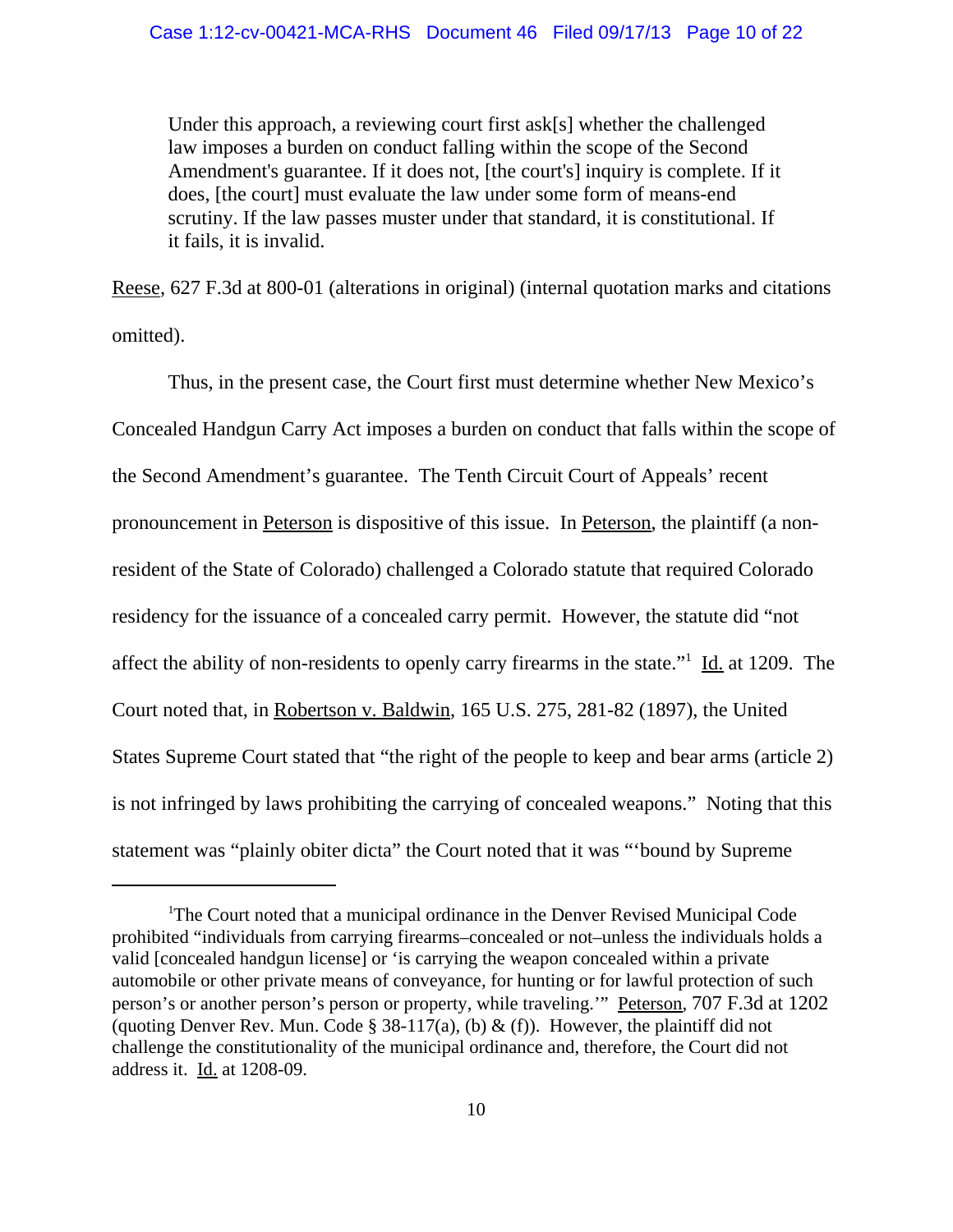#### Case 1:12-cv-00421-MCA-RHS Document 46 Filed 09/17/13 Page 11 of 22

Court dicta almost as firmly as by the Court's outright holdings, particularly when the dicta is recent and not enfeebled by later statements.'" Peterson, 707 F.3d at 1210 (quoting United States v. Serawop, 505 F.3d 1112, 1122 (10th Cir. 2007)). Although not recent, "the Supreme Court's contemporary Second Amendment jurisprudence does nothing to enfeeble–but rather strengthens–the statement that concealed carry restrictions do not infringe the Second Amendment right to keep and bear arms." Id.

The Court observed that "[t]here can be little doubt that bans on the concealed carrying of firearms are longstanding." Id. Indeed, in Heller, the Supreme Court held that "[g]iven this lengthy history of regulation, restrictions on concealed carry qualify as 'longstanding' and thus 'presumptively lawful regulatory measures.'" Id. at 1211 (quoting Heller, 554 U.S. at 626 & n.26). In light of Robertson and Heller, the Court concluded that the plaintiff's "Second Amendment claim fails at step one of our two-step analysis: the Second Amendment does not confer a right to carry concealed weapons." Id. Accordingly, the "Peterson's Second Amendment claim was properly subject to summary judgment." Id. at 1212.

Like the statute at issue in **Peterson**, the New Mexico Concealed Handgun Carry Act does not affect the ability of non-citizens to carry firearms openly in the state. Rather, it only restricts the ability of non-citizens to carry concealed firearms. Because the concealed carrying of firearms is not protected by the Second Amendment, the Court concludes that the Act does not impose a burden on conduct that falls within the scope of the Second Amendment's guarantee. Plaintiffs' Second Amendment claim therefore fails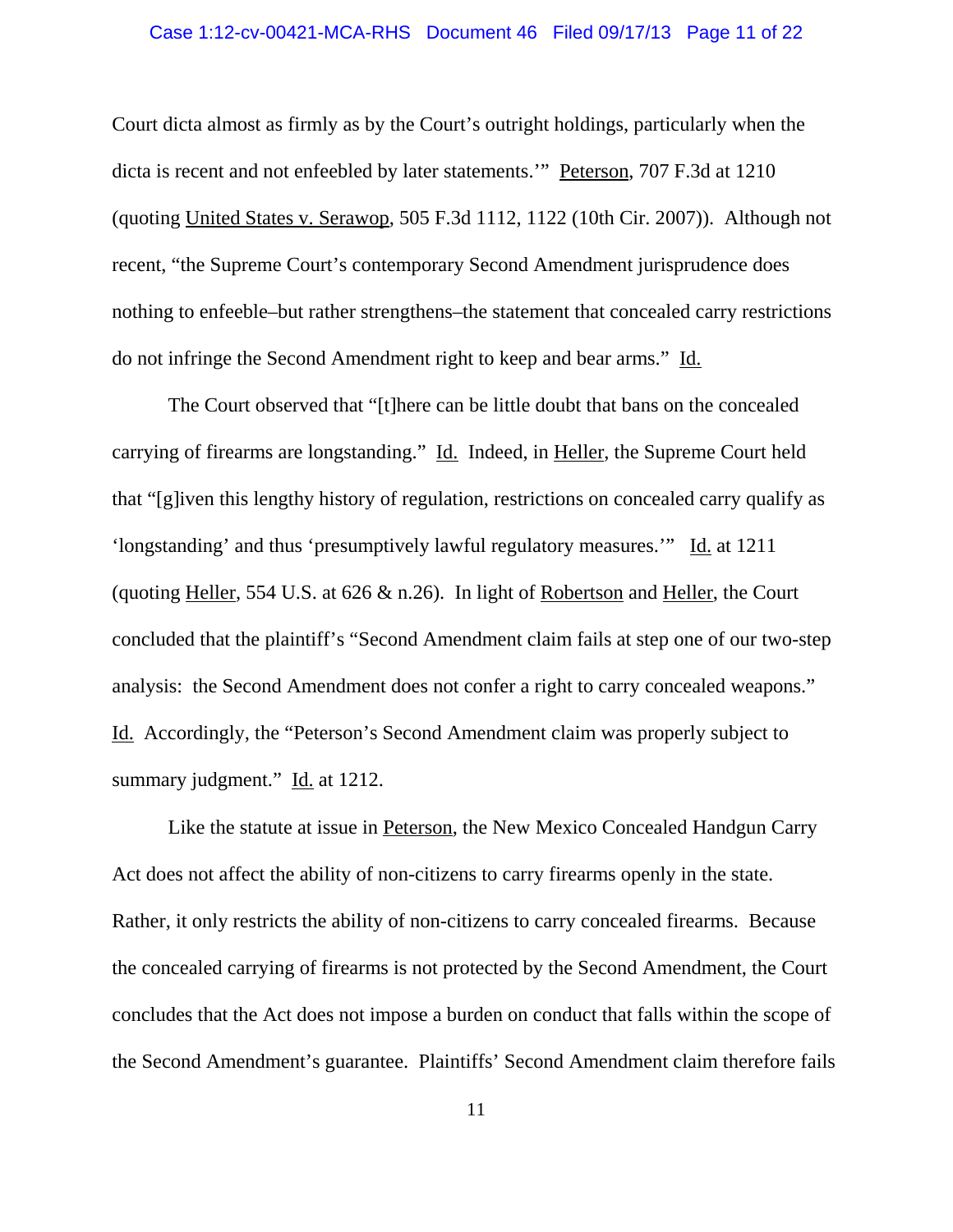#### Case 1:12-cv-00421-MCA-RHS Document 46 Filed 09/17/13 Page 12 of 22

step one of the two-step analysis and this Court's inquiry stops there. The Court will grant summary judgment in favor of Defendant Hubbard.

## *C. Equal Protection and Applicable Level of Scrutiny*

The Equal Protection Clause of the Fourteenth Amendment provides as follows: "No State shall ... deny to any person within its jurisdiction the equal protection of the laws." U.S. Const. amend. XIV, § 1. Equal protection "is essentially a direction that all persons similarly situated should be treated alike." City of Cleburne v. Cleburne Living Ctr., 473 U.S. 432, 439 (1985). Governmental classifications are subject to strict scrutiny under the Equal Protection Clause if they burden a fundamental right or target a suspect class. Save Palisade FruitLands v. Todd, 279 F.3d 1204, 1210 (10th Cir. 2002). "To survive strict scrutiny, the government must show that its classification is narrowly tailored to achieve a compelling government interest." KT.& G Corp v. Attorney General of State of Okla., 535 F.3d 1114, 1137 (10th Cir. 2008).

Although New Mexico's Concealed Handgun Carry Act does not burden a fundamental right, it nonetheless may be subject to strict scrutiny if it targets a suspect class. See 16B Am. Jur. 2d Constitutional Law § 834 ("The plaintiff need not prove that another fundamental right was trampled, as the right to equal protection of the laws is itself fundamental . . ."). Alienage is a suspect classification and state statutes that discriminate on the basis of alienage are subject to strict scrutiny. See Graham v. Richardson, 403 U.S. 365, 371-72 (1971) (holding that "classifications based on alienage, like those based on nationality or race, are inherently suspect and subject to close judicial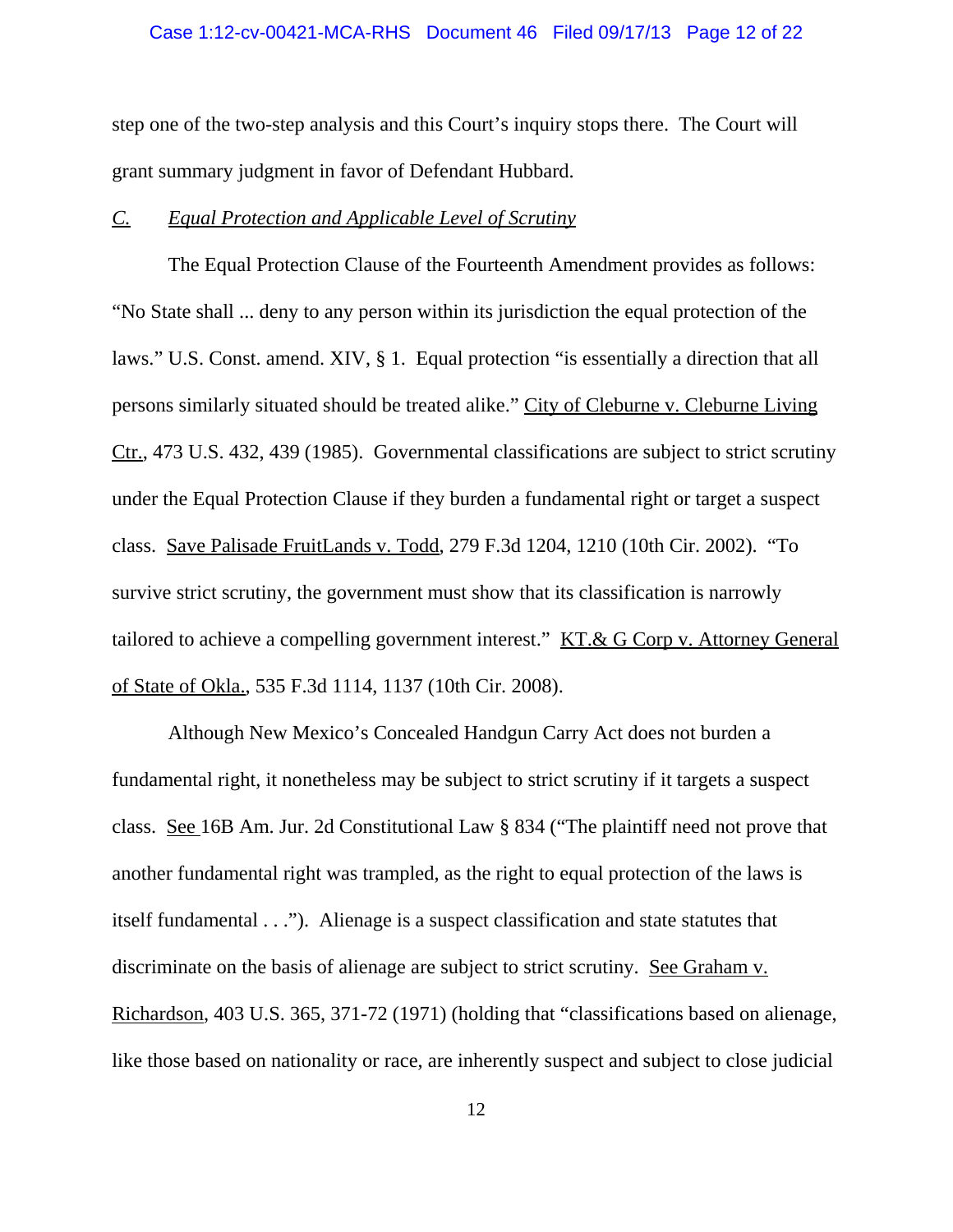## Case 1:12-cv-00421-MCA-RHS Document 46 Filed 09/17/13 Page 13 of 22

scrutiny. Aliens as a class are a prime example of a 'discrete and insular' minority . . . for whom such heightened judicial solicitude is appropriate") (citation and footnotes omitted); Soskin v. Reinertson, 353 F.3d 1242, 1254 (10thCir. 2004) (recognizing that "Supreme Court precedents establish . . . [that] states on their own cannot treat aliens differently from citizens without a compelling justification"). New Mexico's Concealed Handgun Carry Act discriminates on the basis of alienage and, therefore, the Court determines that strict scrutiny is the applicable legal standard. Indeed, in United States v. Huitron-Guizar, 678 F.3d 1164, 1170 (10th Cir. 2012), our Tenth Circuit Court of Appeals recognized that, under the Equal Protection Clause, state laws regulating the possession of firearms that discriminate against permanent resident aliens must survive strict scrutiny. See id. ("Recently some state statutes that burden gun possession by lawful permanent aliens . . . have been declared invalid under the Equal Protection Clause, which requires that strict scrutiny be applied to state laws that impose restrictions based on alienage.").

Defendant Hubbard contends, however, that pursuant to Sugarman v. Dougall, 413 U.S. 634, 648 (1973), the Court's scrutiny should not be so demanding because the concealed carrying of a firearm is a matter "resting firmly within a State's constitutional prerogatives." The Court disagrees. In Sugarman, the plaintiffs, who were federally registered aliens, challenged a New York statute that restricted civil service to United States citizens. Id. at 635-36. Applying strict scrutiny, the United States Supreme Court held that the indiscriminate citizenship requirement in the civil service law violated the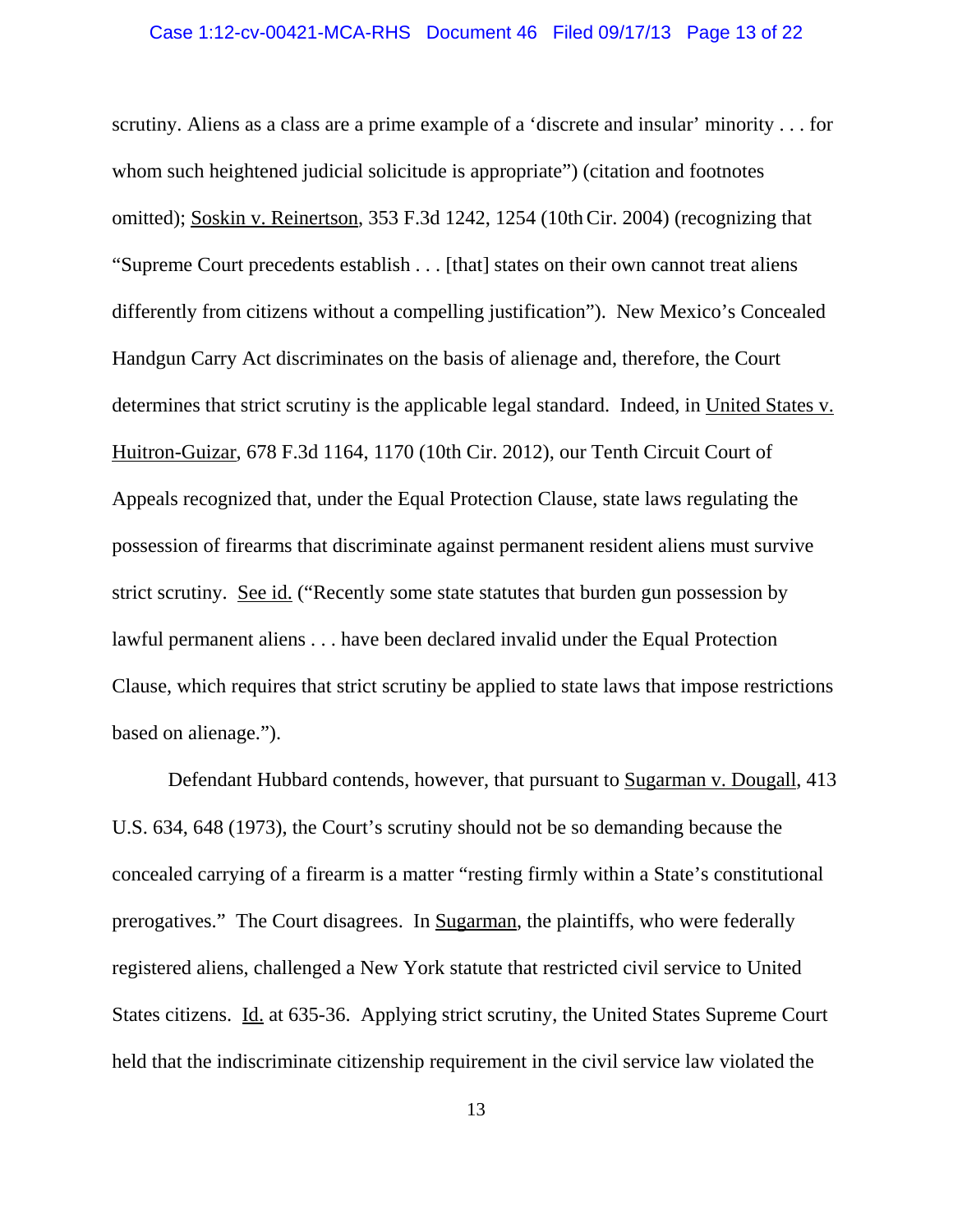#### Case 1:12-cv-00421-MCA-RHS Document 46 Filed 09/17/13 Page 14 of 22

Equal Protection Clause of the United States Constitution. Id. at 643. In arriving at its conclusion, the Court recognized that the State may "in an appropriately defined class of positions, require citizenship as qualification for office." Id. at 647. "Such power inheres in the State by virtue of its obligation . . . to preserve the basic conception of a political community." Id. (Internal quotation marks and citations omitted.). Although "such state action, particularly with respect to voter qualifications is not wholly immune from scrutiny under the Equal Protection Clause," the Court noted that its "scrutiny will not be so demanding where we deal with matters resting firmly within a State's constitutional prerogatives." Id. at 648. The Court explained as follows:

This is no more than a recognition of a State's historical power to exclude aliens from participation in its democratic political institutions . . . and a recognition of a State's constitutional responsibility for the establishment and operation of its own government, as well as the qualification of an appropriately designated class of public office holders. . . This Court has never held that aliens have a constitutional right to vote or to hold high public office under the Equal Protection Clause. Indeed, implicit in many of this Court's voting rights decisions is the notion that citizenship is a permissible criterion for limiting such rights. . . . A restriction on the employment of noncitizens, narrowly confined, could have particular relevance to this important state responsibility, for alienage itself is a factor that reasonably could be employed in defining political community.

Id. at 648-49 (Internal quotation marks and citations omitted).

New Mexico's Concealed Handgun Carry Act does not seek to preserve the basic conceptions of a state political community. See Chan v. City of Troy, 559 N.W. 2d 374, 376 (Mich. App. 1997) (per curiam) (applying strict scrutiny to Michigan's concealed handgun statute because "[t]he purchase or possession of a pistol clearly is not a function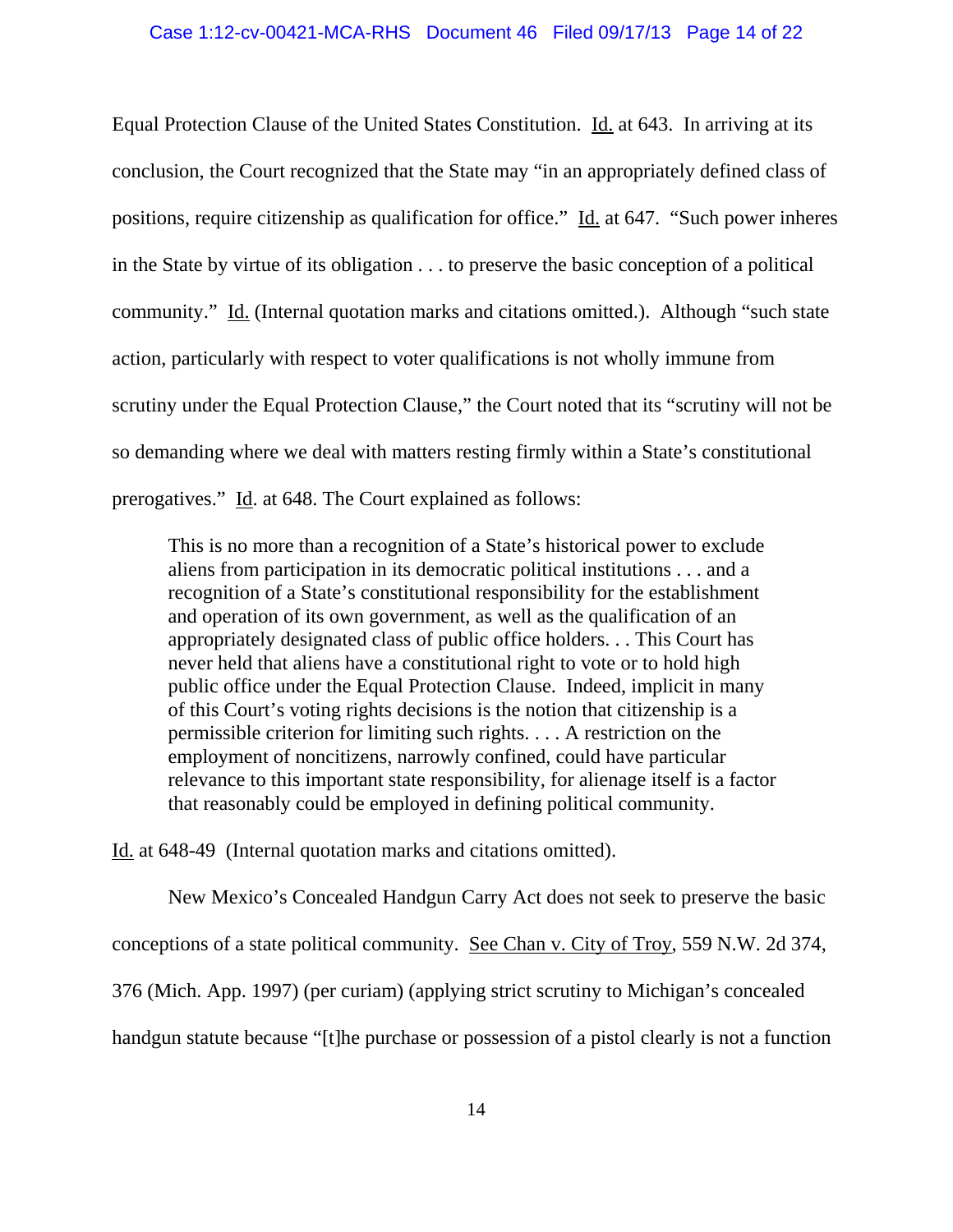#### Case 1:12-cv-00421-MCA-RHS Document 46 Filed 09/17/13 Page 15 of 22

bound up with the operation of the State as a governmental entity, nor does it otherwise involve the implementation of the sovereign powers of a state" (internal quotation marks and citations omitted)). Nor does the Act affect the State's constitutional responsibility for the establishment and operation of its own government or the qualification of its voters or a designated class of public office holders.

This Court concludes that the Act does not pertain to "matters resting firmly within the State's constitutional prerogative," as defined by Sugarman.

Alternatively, Defendant Hubbard contends that strict scrutiny is inapplicable because New Mexico's Concealed Handgun Carry Act does not deprive aliens of an economic benefit. [Doc. 20 at 5] Defendant Hubbard fails to cite any legal authority indicating that strict scrutiny is only applicable to state economic legislation that discriminates on the basis of alienage. In the seminal case of City of Cleburne, the United States Supreme Court observed that strict scrutiny is the appropriate standard to be used when "*social or economic legislation*" discriminates on the basis of alienage. 473 U.S. at 440 (emphasis added). Indeed, courts typically apply strict scrutiny to state social legislation, like New Mexico's Concealed Handgun Carry Act, that restricts the possession of concealed firearms on the basis of alienage. See, e.g.,Smith v. South Dakota, 781 F. Supp. 2d 879, 884 (D. S.D. 2011); State v. Ibrahim, 269 P.3d 292, 296-97 (Wa. App. 2011); People v. Bounasri, 31 Misc. 3d 304, 2011 WL 356059, at \* 2 (N.Y. City Ct. 2011).

Defendant Hubbard contends, in the alternative, that even if strict scrutiny is the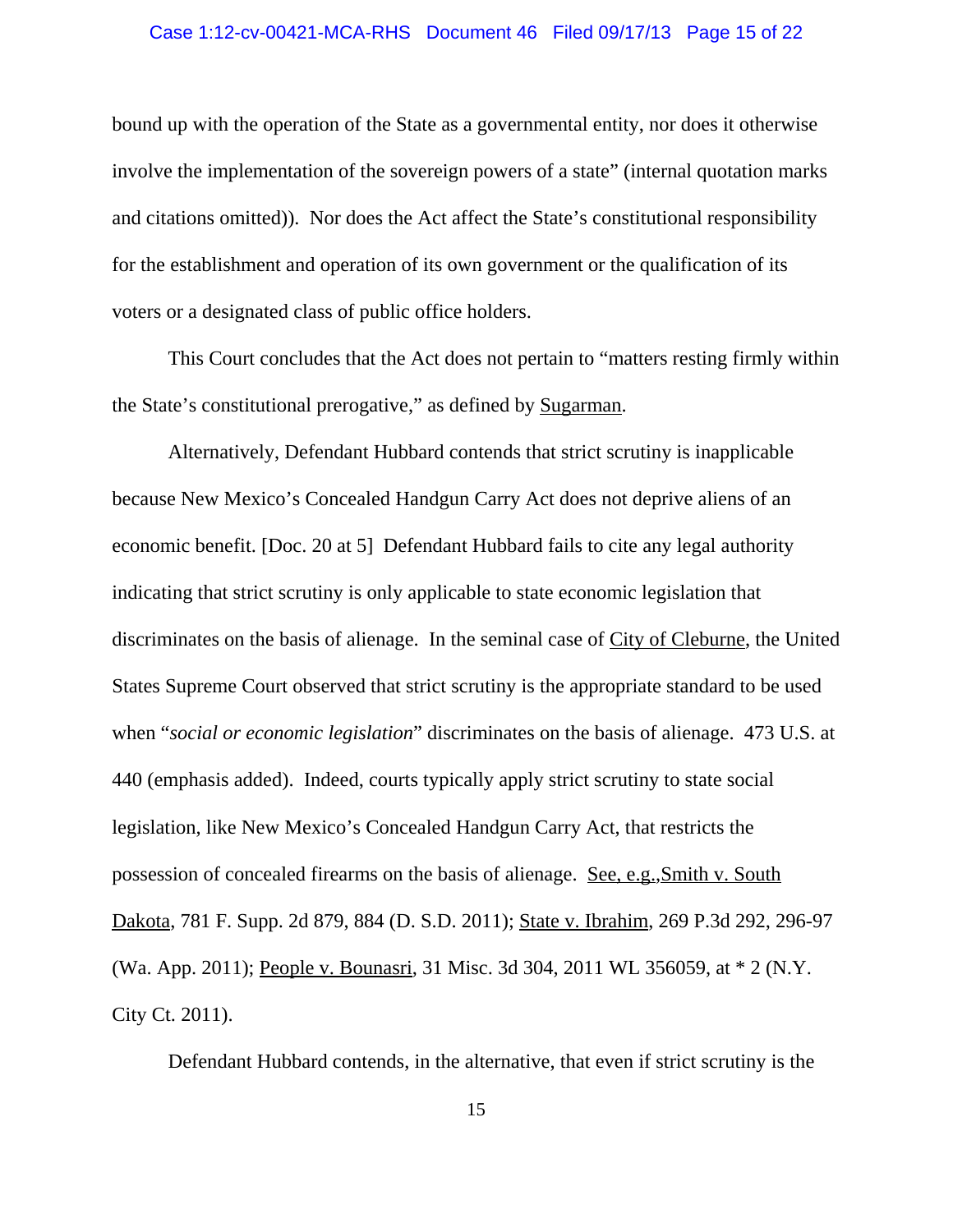#### Case 1:12-cv-00421-MCA-RHS Document 46 Filed 09/17/13 Page 16 of 22

applicable legal standard, the State of New Mexico has a compelling interest in protecting the public from concealed carry of firearms because of the inherent danger that unregulated concealed weapons pose to the public. It remains undisputed that the state has a compelling interest in protecting the public from concealed firearms. As the Second Circuit Court of Appeals recognized in Kachalsky v. County of Westchester, 701 F.3d 81, 97 (2d Cir. 2012), the states have a "substantial, indeed compelling, government interest[] in public safety and crime prevention." See also Fletcher v. Haas, 851 F. Supp. 2d 287, 303 (D. Mass. 2012) (recognizing that Massachusetts "has an interest in regulating firearms to prevent dangerous persons from obtaining firearms"). The pivotal question in this case, however, is whether the citizenship requirement is narrowly tailored to serve this interest. It is at this level of inquiry that Defendant fails the test.

"The purpose of the narrow tailoring requirement is to ensure that 'the means chosen "fit" th[e] compelling goal so closely that there is little or no possibility that the motive for the classification was illegitimate . . . prejudice or stereotype." Grutter v. Bollinger, 539 U.S. 306, 333 (2003) (quoting Richmond v. J.A. Croson Co., 488 U.S. 469, 493 (1989) (plurality opinion)). There is no argument, much less any evidence proffered, that aliens who reside in this country legally pose a greater danger when carrying a concealed loaded firearm than do United States citizens. Indeed, "[a]ny classification which treats all aliens as dangerous and all United States citizens as trustworthy rests upon a very questionable basis." People v. Rappard, 28 Cal. App. 3d 302, 305 (Cal. Ct. App. 1972); see also Fletcher, 851 F.Supp.2d at 303 ("Any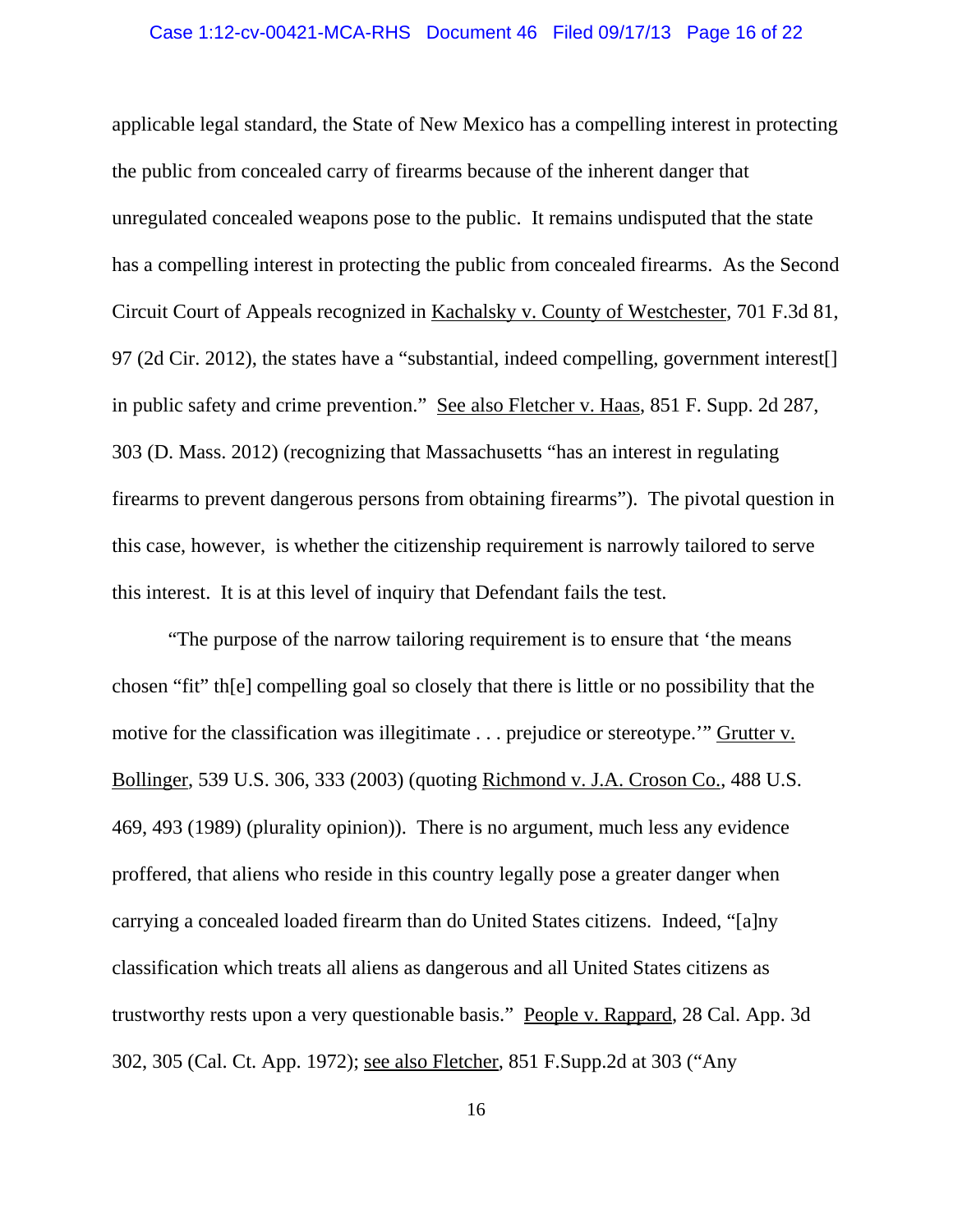#### Case 1:12-cv-00421-MCA-RHS Document 46 Filed 09/17/13 Page 17 of 22

classification based on the assumption that lawful permanent residents are categorically dangerous and that all American citizens by contrast are trustworthy lacks even a reasonable basis."). For these reasons, various courts have concluded that state laws, like New Mexico's Concealed Handgun Carry Act, which impose an indiscriminate ban precluding all legal resident aliens from carrying concealed firearms violate the Equal Protection Clause of the United States Constitution. See, e.g., Smith, 781 F. Supp. 2d at 886; Rappard, 28 Cal. App. 3d at 305; State v. Chumphol, 634 P.2d 451, 452 (Nev. 1981); Bounasri, 2011 WL 356059, at \*3; Chan, 559 N.W. 2d at 376; Ibrahim, 269 P.3d at 296-97.

Defendant Hubbard contends that the citizenship requirement is narrowly tailored to serve the governmental interest in public safety because he "lacks the ability to run a full background check" on non-citizens since "[t]here is no international database . . . to check for a criminal history." [Doc. 31 at 10] In support thereof, he submitted his own affidavit averring that "none of the databases currently available to run background checks necessarily contain information involving a disqualifying conviction in a foreign jurisdiction." [Doc. 31-1 at 2] Because he cannot ascertain whether a non-citizen applicant has ever been convicted of any of the disqualifying crimes listed in Section 29- 19-4(B) while living abroad, Defendant Hubbard argues that "[t]he requirement that permit holders be citizens of the United States is a narrowly tailored requirement that further the compelling interest of public safety through the regulation of the concealed carry of firearms by ensuring that the criteria established by the remainder of the Act are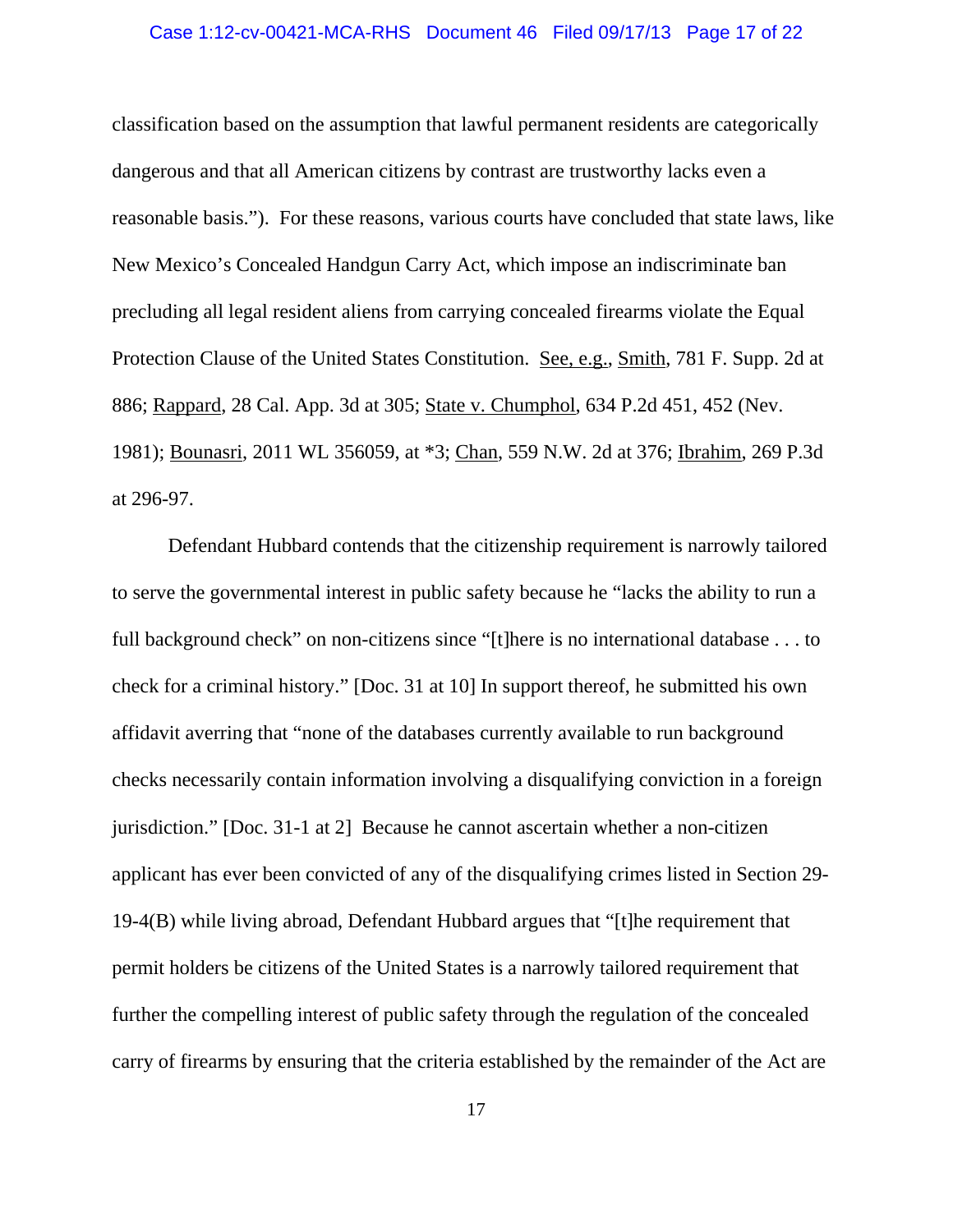satisfied." [Doc. 31 at 12]

Plaintiffs dispute Defendant Hubbard's assertion that there is no international database to check for a disqualifying criminal history, pointing out that the NCIC database consists of the following:

21 files, including the Foreign Fugitive File, which contains: "Records on persons wanted by another country for a crime that would be a felony if it were committed in the United States." The NCIC database also contains the Immigration Violator File, which contains: "Records on criminal aliens whom immigration authorities have deported and aliens with outstanding administrative warrants of removal.

[Doc. 35 at 11] In further support thereof, Plaintiffs rely on an excerpt from the Federal Bureau of Investigation's (FBI) website, which describes the contents of the NCIC files. See http://www.fbi.gov/about-us/cjis/ncic/ncic\_files. Assuming, without deciding, that the excerpt from the FBI website constitutes admissible evidence for purposes of opposing a motion for summary judgment, this evidence simply establishes that an NCIC search will disclose a legal permanent resident's felony convictions and immigration status. Notably, this evidence fails to establish that a legal permanent resident's disqualifying misdemeanor convictions, as set forth in Section 29-19-4(B), will be reported in a NCIC search. Accordingly, the Court concludes that there is no genuine dispute of material fact that Defendant Hubbard is unable "to run adequate background checks that encompass the ability to ascertain disqualifying convictions in a foreign jurisdiction." [Doc. 31-1 at 2]

The Court recognizes that the limitations inherent in a NCIC background check are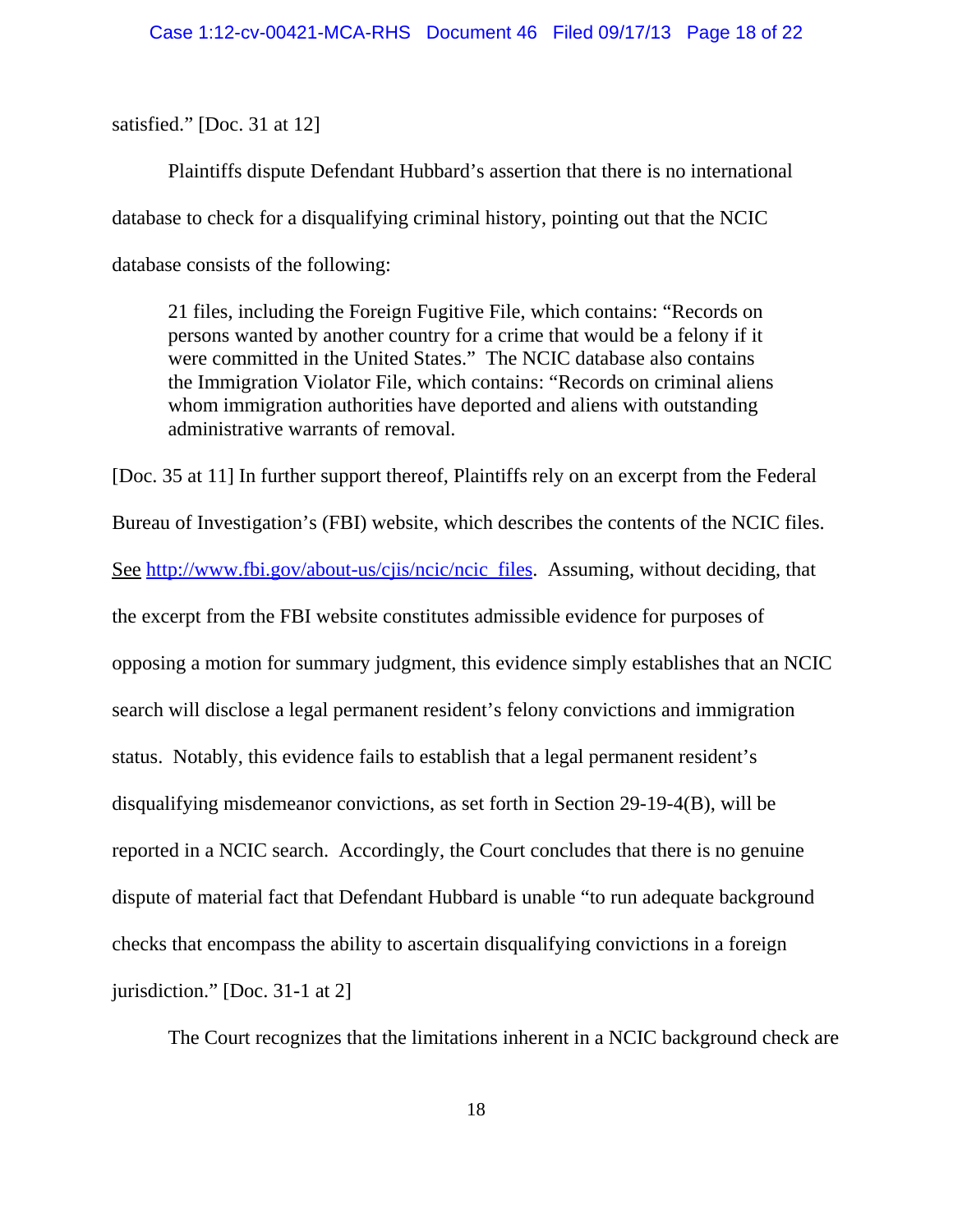#### Case 1:12-cv-00421-MCA-RHS Document 46 Filed 09/17/13 Page 19 of 22

not peculiar to an applicant's citizenship status. A NCIC background check will not reveal whether a United States citizen who applies for a concealed handgun license was convicted of a disqualifying misdemeanor conviction while traveling or living abroad. Yet, United States citizens who have traveled or lived abroad are not denied such licenses due to Defendant Hubbard's inability to run an adequate background check regarding disqualifying convictions in a foreign jurisdiction. Therefore, the Court concludes that the citizenship requirement is not narrowly tailored to serve the Government's compelling interest in public safety. See Smith, 781 F. Supp. 2d at 886-87 (holding that the citizenship requirement in South Dakota's concealed carry statute was not narrowly tailored to achieve a compelling governmental interest, even though the state's background check, Triple I, only covered crimes committed in the United States because "the Triple I's effectiveness does not depend on whether the crime is committed by a United States citizen" and "[i]f the Triple I background check is sufficient to achieve the state's interests with regard to United States citizens who may or may not be dangerous or otherwise unsuitable for a permit, then the Triple I background check is also sufficient with regard to [the plaintiff] in light of his extended residency in the United States"). Defendant Hubbard's motion for summary judgment on Plaintiff's Equal Protection claim will be denied.

## *D. Preemption*

The Supremacy Clause provides that federal law "shall be the supreme Law of the Land; and the Judges in every State shall be bound thereby, any Thing in the Constitution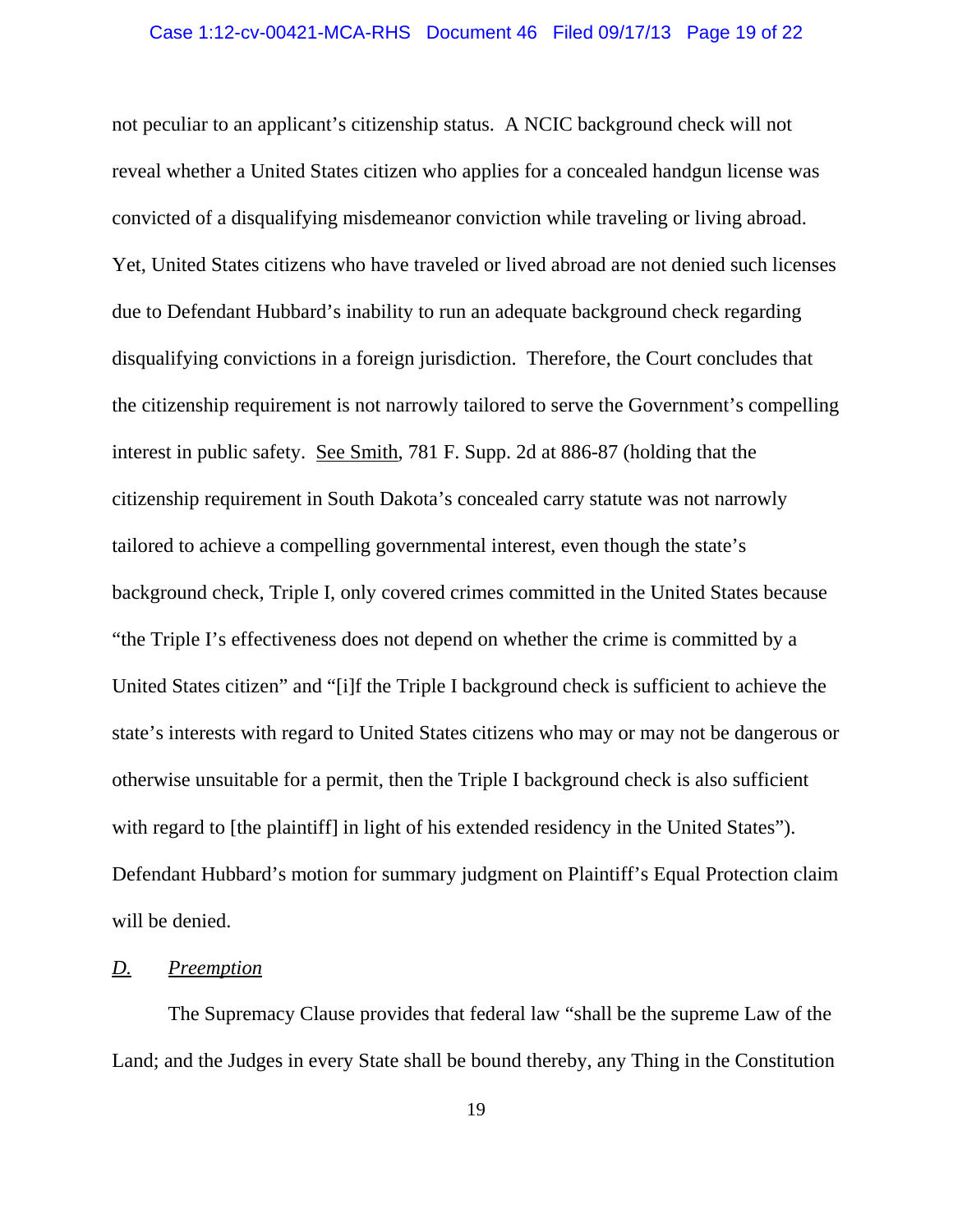## Case 1:12-cv-00421-MCA-RHS Document 46 Filed 09/17/13 Page 20 of 22

or Laws of any State to the Contrary notwithstanding." U.S. Const. art VI, cl. 2. "Under this principle Congress has the power to preempt state law." Arizona v. United States, 132 S.Ct. 2492, 2500 (2012). There are three types of preemption: (1) express preemption, "when a federal statute expressly preempts state law"; (2) field preemption, "where Congress intends to occupy a field"; and (3) conflict preemption, where "a state law conflicts with a federal law." Colorado Dept. of Pub. Health and Env't, Hazardous Materials and Waste Mgmt Div. v. United States, 693 F.3d 1214, 1222 (10th Cir. 2012). "In preemption analysis, courts should assume that the historic police powers of the States are not superseded unless that was the clear and manifest purpose of Congress." Arizona, 132 S.Ct. at 2501 (internal quotation marks and citation omitted).

Plaintiffs appear to concede that express preemption and conflict preemption are inapplicable to this case because there is no federal law regarding a national concealed carry policy. Rather, Plaintiffs contend that Congress intended to occupy the field of immigration and that New Mexico's Concealed Handgun Carry Act is preempted because it discriminates "against lawful resident aliens in such a way that puts them in physical danger," thereby violating "the governmental objectives of ensuring safety, security, and equal protection for said aliens." [Doc. 35 at 26]

"The ordinary principles of preemption include the well-settled proposition that a state law is preempted where it stands as an obstacle to the accomplishment and execution of the full purposes and objectives of Congress." Arizona, 132 S.Ct. at 2505 (internal quotation marks and citation omitted). Although the protection of lawful resident aliens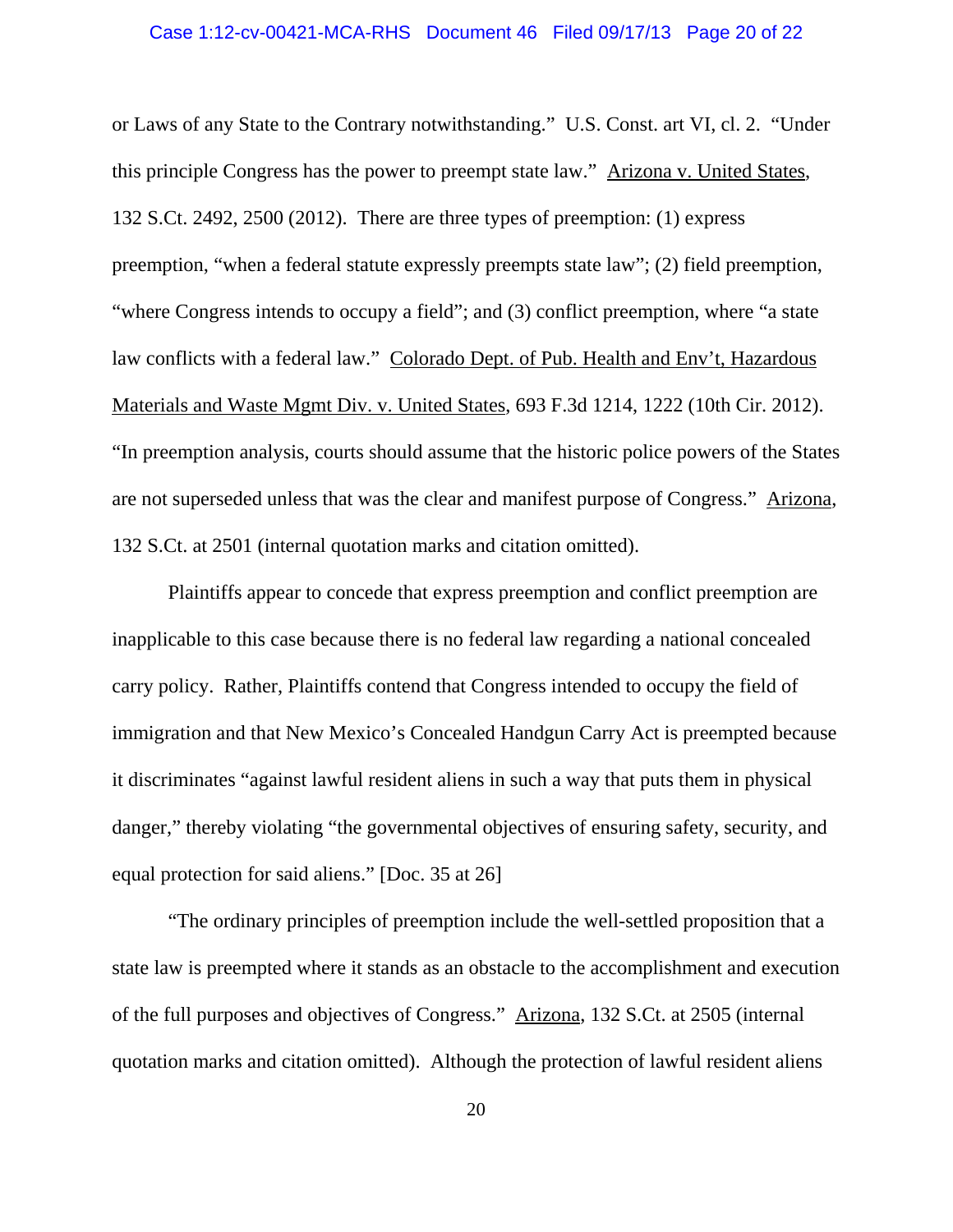#### Case 1:12-cv-00421-MCA-RHS Document 46 Filed 09/17/13 Page 21 of 22

may be a Congressional purpose in the enactment of immigration laws, see id. at 2498, the Court fails to see how New Mexico's Concealed Handgun Carry Act stands as an obstacle to the fulfillment of this purpose. As previously explained, lawful resident aliens are permitted to carry firearms openly in the state. See N.M. Const. art. II, § 6. Additionally, lawful resident aliens are permitted to carry a loaded concealed firearm in their "residence or on real property belonging to [them] as owner, lessee, or licensee" and "in a private automobile or other private means of conveyance, for lawful protection." NMSA 1978, § 30-7-2. Given that nothing in the Act deprives lawful resident aliens of their ability to arm themselves for protection, the Court rejects Plaintiffs' preemption claim.

## **III. CONCLUSION**

For the foregoing reasons, the Court concludes that New Mexico's Concealed Carry Handgun Act discriminates against a suspect class and is not narrowly tailored to achieve the Government's compelling interest in public safety. The Court further concludes that New Mexico's Concealed Carry Handgun Act does not infringe on Plaintiffs' Second Amendment rights and is not preempted by federal law.

Accordingly, the Court will grant Defendant Hubbard's motion for summary judgment with respect to Plaintiffs' Second Amendment and preemption claims, and will deny Defendant Hubbard's motion with respect to Plaintiffs' Equal Protection claim.

# **IT IS THEREFORE HEREBY ORDERED** that *Defendants Hubbard and King's Motion for Summary Judgment* [Doc. 31] is **GRANTED IN PART AND**